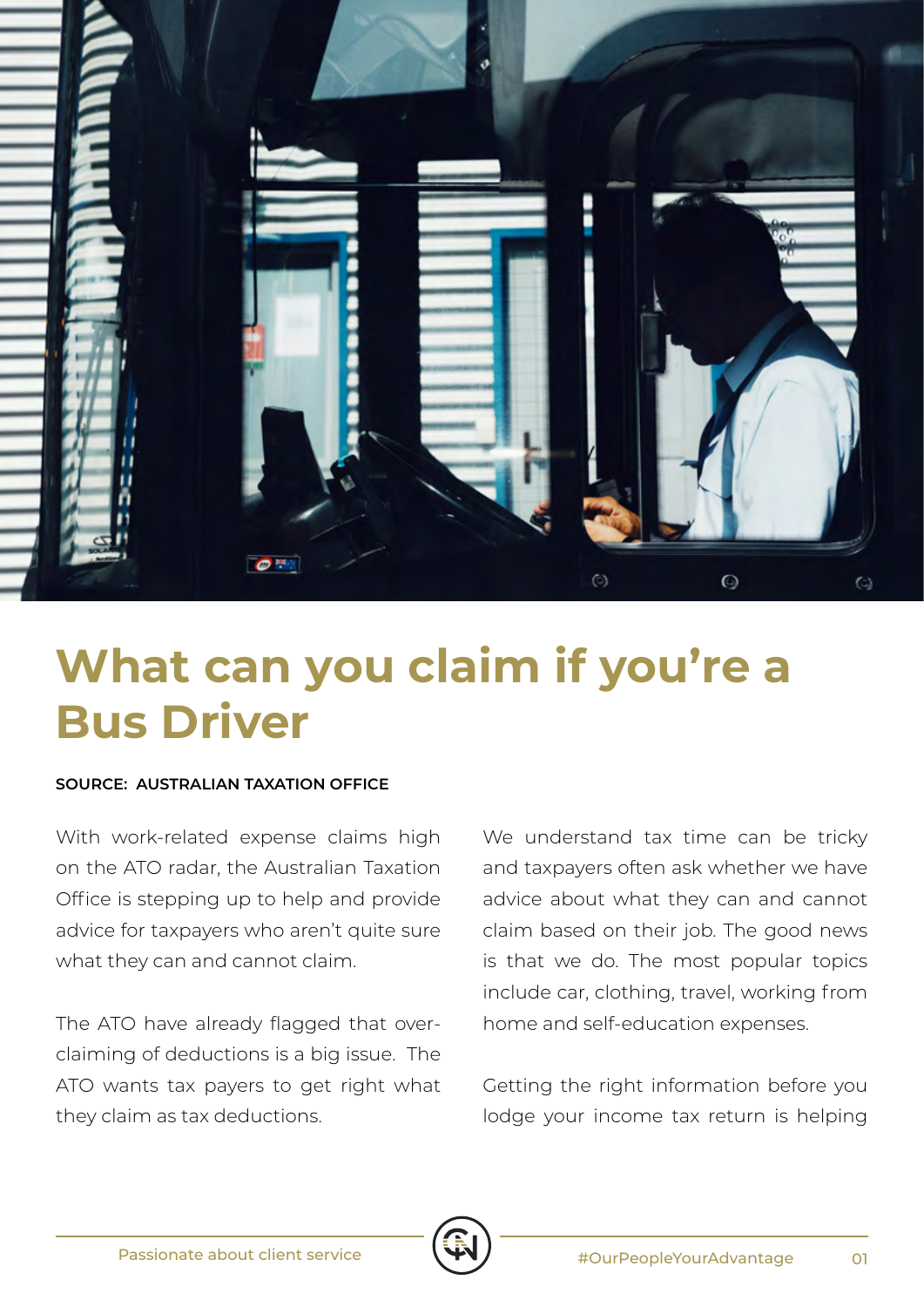our clients to get their claims right and avoid issues later on.

We want every person to have the information they need to know whether they can make a claim, to get it right, and know what records they need to keep. Understanding what you can and cannot claim will help ensure that your income tax return is processed quickly and any refund is paid as soon as possible. Most people want to lodge their income tax return with the right information and helping people to do that in the first place is the most efficient way to operate.

## **What you can and can't claim**

Each occupation has specific circumstances which affect what can and cannot be claimed. Here are some snippets from some ATO occupation guides. Remember, regardless of the occupation you are in, you can only claim the work-related part of expenses, and you must meet the three golden rules:

- You must have spent the money yourself and not been reimbursed;
- The claim must be directly related to earning your income; and
- You need a record to prove it.

## **Bus Driver employees: workrelated expenses**

Common deductions include the following:

- You can claim the cost of using a car you own when you drive:
	- between separate jobs on the same day – for example, finishing your morning bus shift and driving directly to your second job in administration
	- to and from an alternate workplace for the same employer on the same day – for example, travelling between different depots for the same company
- You can claim the additional costs to renew a special licence or condition on your licence in order to perform your employment duties – for example, a heavy vehicle permit.
- You can claim travel expenses if you travel away from your home overnight in the course of performing your employment duties – for example, driving a twoday bus tour group from Newcastle to Canberra where you are required to sleep away from your home overnight. This could include expenses for meals, accommodation, fares and incidentals.
- You can claim the cost of buying, hiring, repairing, replacing or cleaning certain uniforms that are unique and distinctive